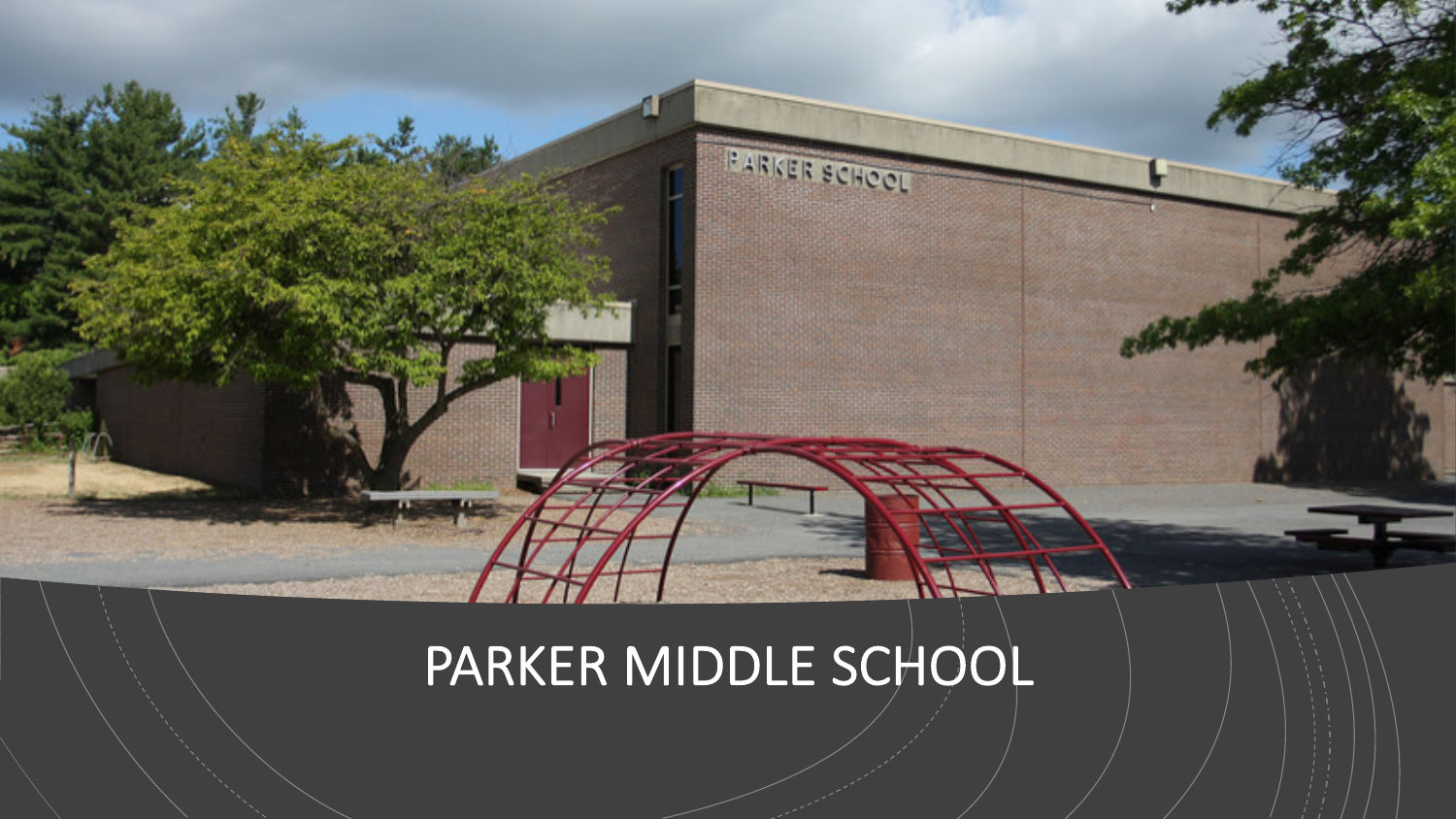**School: Parker Middle School** 

*SIP ACTION PLAN*

**School Year: 2019-2020**

| <b>Student Learning SMART Goal #1</b><br>By June 2020, the percentage of reading student in the At Risk For Tier 3 intervention will decrease from 23% to 11% as measured by the iReady End of Year<br>Diagnostic Assessment.     |                                                                      |                                                                                                                               |                                                             |                  |               |  |  |
|-----------------------------------------------------------------------------------------------------------------------------------------------------------------------------------------------------------------------------------|----------------------------------------------------------------------|-------------------------------------------------------------------------------------------------------------------------------|-------------------------------------------------------------|------------------|---------------|--|--|
| <b>Student Learning SMART Goal #2</b><br>By June 2020, the percentage of mathematics students in the At Risk For Tier 3 intervention will decrease from 15% to 7% as measured by the iReady End of<br>Year Diagnostic Assessment. |                                                                      |                                                                                                                               |                                                             |                  |               |  |  |
| Strategy #1: Training and support.                                                                                                                                                                                                |                                                                      |                                                                                                                               |                                                             |                  |               |  |  |
| <b>Action Steps</b>                                                                                                                                                                                                               | <b>Resources Needed</b>                                              | <b>Expected Outcomes: Program or</b><br><b>Policy, Teacher Learning,</b><br><b>Teacher Practice, and Student</b><br>Learning. | Person(s)<br><b>Responsible</b>                             | <b>Timeframe</b> | <b>Status</b> |  |  |
| Implement and participate in ongoing<br>training for teachers in use of iReady<br>and support teachers during<br>benchmark testing. (Fall-spring 2019-<br>2020                                                                    | • iReady Universal<br><b>Screener Platform</b><br>• Testing Schedule | Continue to support staff growth<br>and development in iReady<br>implementation.                                              | • Department<br>Coordinator<br>• Building Admin             | Fall - Spring    |               |  |  |
| Utilize PD time to deepen teacher<br>knowledge and understanding of the<br>reports available from the program.<br>(Fall-spring 2019-2020)                                                                                         | • Professional<br>Development time.                                  | Continue to support staff growth<br>and development in iReady data<br>analysis.                                               | • Department<br>Coordinators<br>• Building Admin            | Fall - Spring    |               |  |  |
| Strategy #2: Focused professional development.                                                                                                                                                                                    |                                                                      |                                                                                                                               |                                                             |                  |               |  |  |
| <b>Action Steps</b>                                                                                                                                                                                                               | <b>Resources Needed</b>                                              | <b>Expected Outcomes: Program or</b><br><b>Policy, Teacher Learning,</b><br><b>Teacher Practice, and Student</b><br>Learning. | Person(s)<br><b>Responsible</b>                             | <b>Timeframe</b> | <b>Status</b> |  |  |
| Utilize PD time for teachers to engage<br>with the program and be afforded the<br>opportunity to discuss developments<br>and implementation of the program<br>(Fall-spring 2019-2020)                                             | • Professional<br>Development time.                                  | Continue to support staff growth<br>and development in iReady data<br>analysis and implementation.                            | • Building Admin<br>• ELA Coordinator<br>• Math Coordinator | Fall/Winter      |               |  |  |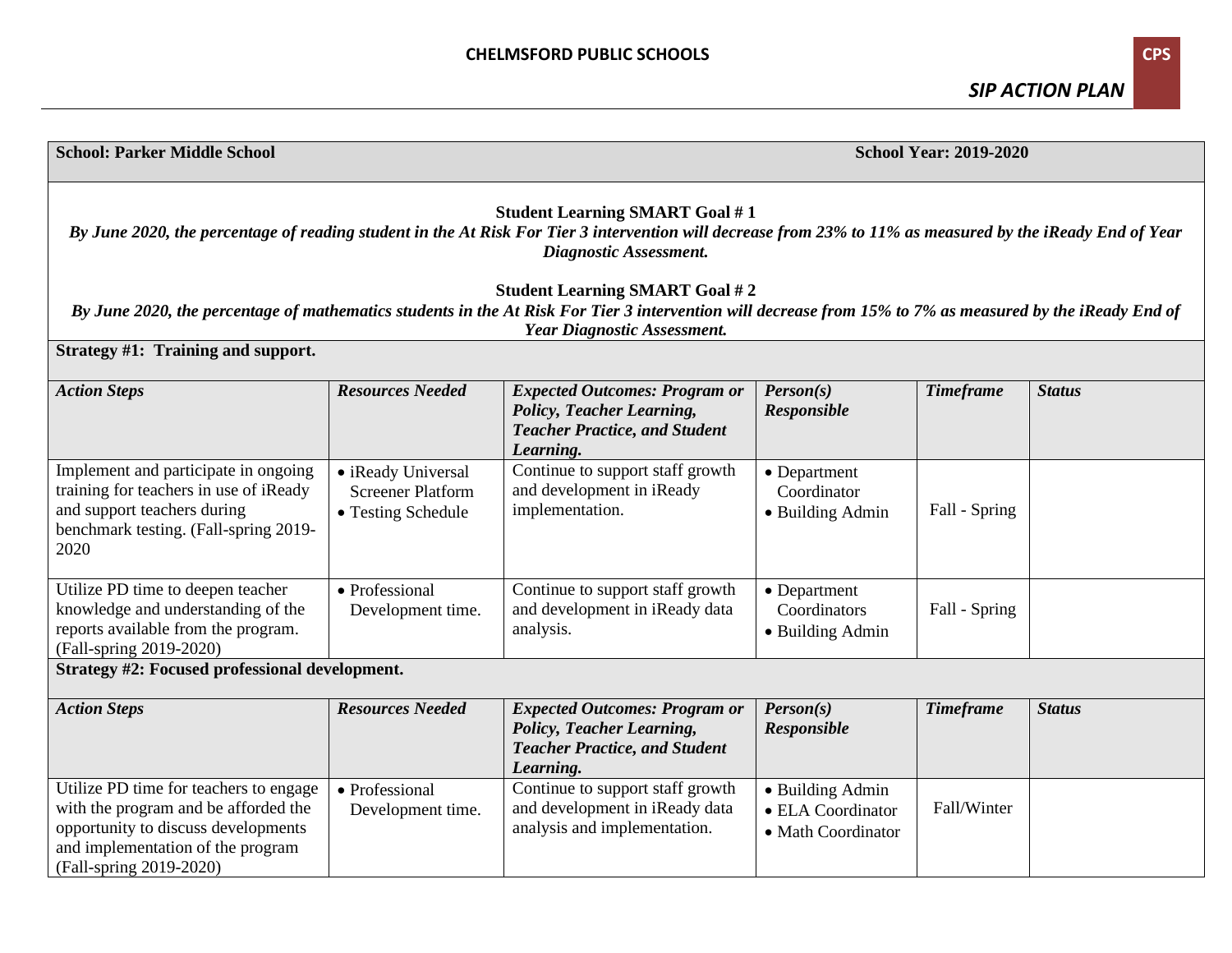## **CHELMSFORD PUBLIC SCHOOLS CPS**

*SIP ACTION PLAN*

| Survey teachers on their use of iReady<br>and its effectiveness (Spring 2020)             | • Survey instrument                            | Gather and analyze teacher<br>feedback.                                                                                | • Building Admin<br>• ELA Coordinator<br>• Math Coordinator                                   | Fall-early<br>winter |               |
|-------------------------------------------------------------------------------------------|------------------------------------------------|------------------------------------------------------------------------------------------------------------------------|-----------------------------------------------------------------------------------------------|----------------------|---------------|
| Strategy #3: Evaluate intervention programs.                                              |                                                |                                                                                                                        |                                                                                               |                      |               |
| <b>Action Steps</b>                                                                       | <b>Resources Needed</b>                        | <b>Expected Outcomes: Program or</b><br>Policy, Teacher Learning,<br><b>Teacher Practice, and Student</b><br>Learning. | Person(s)<br>Responsible                                                                      | <b>Timeframe</b>     | <b>Status</b> |
| Support interventionists and coaches<br>to deliver effective instruction for<br>students. | • Varied curriculum<br>materials.              | Support the growth and<br>development of the<br>interventionists and increase<br>program effectiveness.                | • Department<br>Coordinators<br>• Building admin.<br>• Interventionists/<br>coaches           | Winter-<br>Spring    |               |
| Gather feedback from interventionists<br>and coaches.                                     | • Survey instrument.                           | Gather and analyze staff<br>feedback.                                                                                  | • Building Admin<br>• ELA Coordinator<br>• Math Coordinator<br>• Interventionists/<br>coaches | Spring               |               |
| Measure student progress/movement<br>between tiers.                                       | • iReady Universal<br><b>Screener Platform</b> | Analyze program effectiveness<br>and examine student movement<br>between tiers.                                        | • Building Admin<br>• ELA Coordinator<br>• Math Coordinator<br>• Interventionists/<br>coaches | Spring               |               |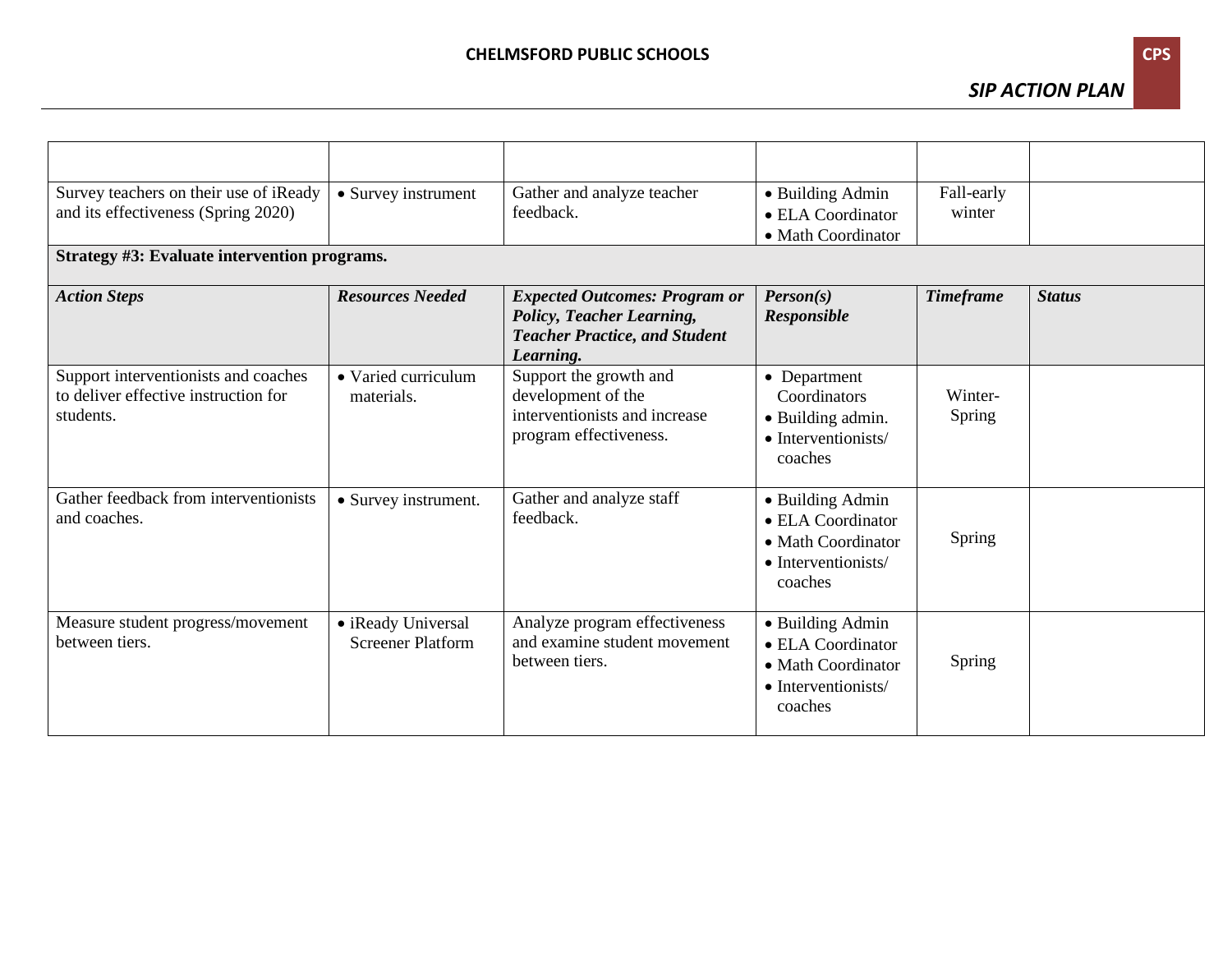| <b>School: Parker Middle School</b>                                                                                                                                                                                                                          |                                                                                          |                                                                                                                                                                                                                                          | <b>School Year: 2019-2020</b>                                     |                  |               |  |
|--------------------------------------------------------------------------------------------------------------------------------------------------------------------------------------------------------------------------------------------------------------|------------------------------------------------------------------------------------------|------------------------------------------------------------------------------------------------------------------------------------------------------------------------------------------------------------------------------------------|-------------------------------------------------------------------|------------------|---------------|--|
| <b>Social Emotional SMART Goal:</b><br>School Climate: Throughout the 2019-2020 school year, we will enhance our school wide Positive Behavioral Intervention Support System (PBIS) that will<br>promote positive social, emotional, and academic behaviors. |                                                                                          |                                                                                                                                                                                                                                          |                                                                   |                  |               |  |
| <b>Strategy #1:</b>                                                                                                                                                                                                                                          |                                                                                          | Strengthen school level commitment to supporting the effective implementation of tiered systems and practices.                                                                                                                           |                                                                   |                  |               |  |
| <b>Action Steps</b>                                                                                                                                                                                                                                          | <b>Resources Needed</b>                                                                  | <b>Expected Outcomes: Program or</b><br><b>Policy, Teacher Learning, Teacher</b><br>Practice, and Student Learning.                                                                                                                      | Person(s)<br>Responsible                                          | <b>Timeframe</b> | <b>Status</b> |  |
| Support PBIS facilitators in leading<br>Parker's Tier 1 PBIS Leadership<br>Team.                                                                                                                                                                             | *Staff Volunteers<br>from the PBIS<br>Team.                                              | PBIS/MTSS liaison to school and<br>district administration, staff and<br>community stakeholders.<br>Guide team to oversee processes for<br>developing and implementing school<br>PBIS/MTSS initiatives.                                  | *Parker<br>Administration<br>*Parker staff                        | Fall-Spring      |               |  |
| Provide ongoing support for<br>facilitators to develop leadership<br>skills.                                                                                                                                                                                 | *Distric MTSS<br>consultant<br>*MTSSTier 1<br><b>Team Manual</b>                         | Ensure team is well-organized, has<br>appropriate representation, and<br>meetings are well facilitated.<br>Ensure PBIS/MTSS data are<br>gathered and reviewed regularly.<br>Ensure PBIS/MTSS data are shared<br>periodically with staff. | *Principal<br>*Assistant Principal<br>*Parker PBIS Tier 1<br>Team | Fall-Spring      |               |  |
| Establish meeting times, procedures,<br>and maintain a record of planning and<br>decisions.                                                                                                                                                                  | *Distric MTSS<br>consultant<br>*MTSS Tier 1<br><b>Team Manual</b>                        | Team operating procedures and<br>action plan are developed and<br>utilized.                                                                                                                                                              | *Principal<br>*Assistant Principal<br>*Parker PBIS Tier 1<br>Team | Fall-Spring      |               |  |
| Identify and provide professional<br>development for tier 1 team members.                                                                                                                                                                                    | *Distric MTSS<br>consultant<br>*District MTSS<br>*Professional<br>development<br>Session | MTSS and PBIS overview is<br>provided and utilized to develop the<br>mission of the team. Team members<br>understand and share mission.                                                                                                  | *Principal<br>*Assistant Principal<br>*Parker PBIS Tier 1<br>Team | Summer-Fall      |               |  |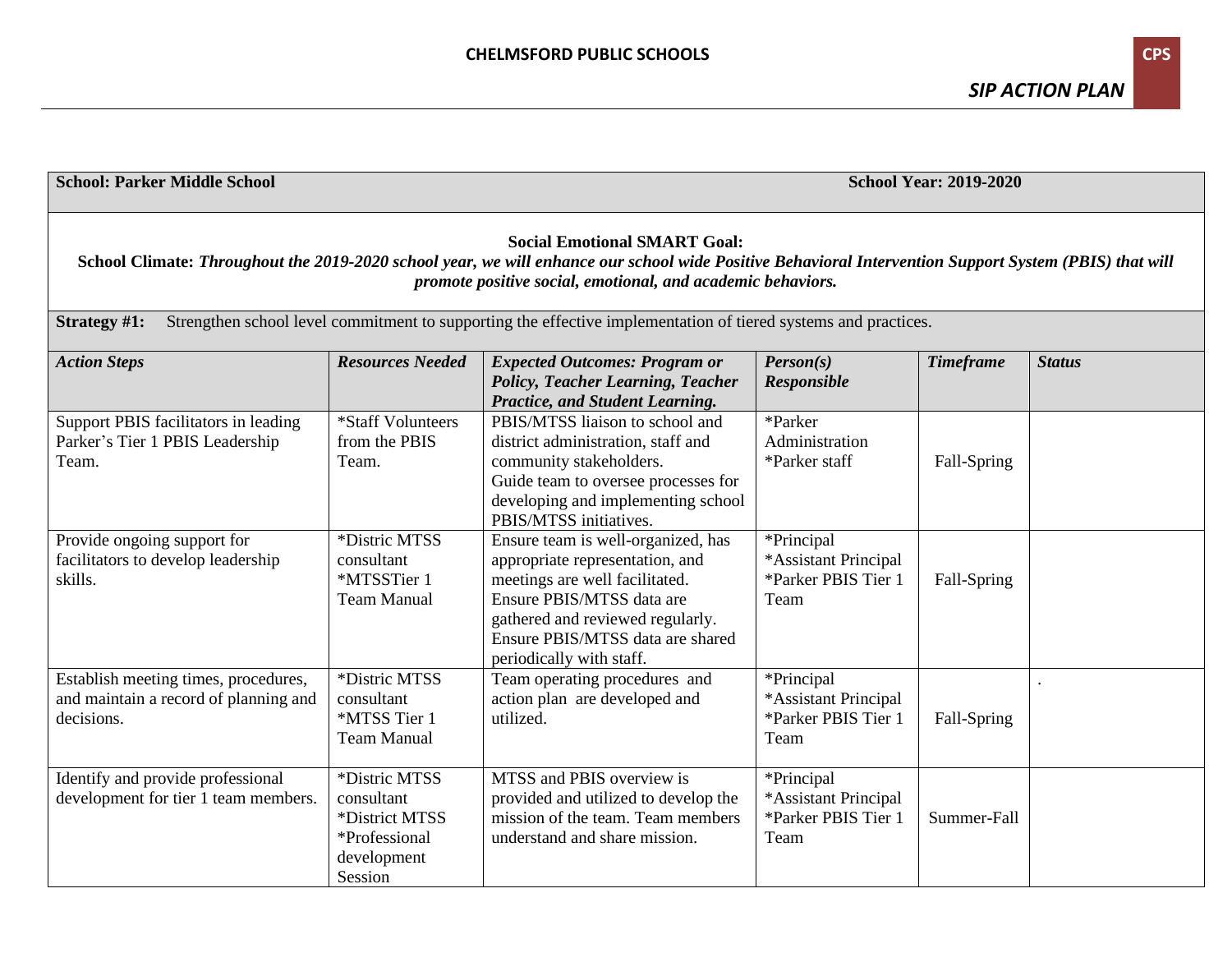| Assess readiness to implement Tier 2<br>systems and practices school wide.                                                | *Distric MTSS<br>consultant<br>*Tiered Fidelity<br><b>Inventory: School</b><br><b>Assessment Survey</b> | Readiness Criteria identified and<br>baseline commitment rating<br>established.                                                                                           | *Principal<br>*Assistant Principal<br>*Parker PBIS Tier 1<br>Team                       | Spring           |               |  |  |
|---------------------------------------------------------------------------------------------------------------------------|---------------------------------------------------------------------------------------------------------|---------------------------------------------------------------------------------------------------------------------------------------------------------------------------|-----------------------------------------------------------------------------------------|------------------|---------------|--|--|
| Strategy #2: Support the expansion of the behavioral support system by implementing programs developed by PBIS Subgroups. |                                                                                                         |                                                                                                                                                                           |                                                                                         |                  |               |  |  |
| <b>Action Steps</b>                                                                                                       | <b>Resources</b><br><b>Needed</b>                                                                       | <b>Expected Outcomes: Program or</b><br><b>Policy, Teacher Learning, Teacher</b><br>Practice, and Student Learning.                                                       | Person(s)<br>Responsible                                                                | <b>Timeframe</b> | <b>Status</b> |  |  |
| Finalize and implement new "Parker<br>Planner" developed by Executive<br>Function subgroup.                               | *Parker Planner<br>*Professional<br>development<br>*Staff input                                         | Roll out new Parker Planner to all<br>staff.<br>Deliberately teach all students to use<br>planner and monitor throughout year.                                            | *Parker PBIS Tier 1<br>Team<br>*Tier 1 team<br>subgroups<br>*All staff                  | Summer-Fall      |               |  |  |
| Finalize and implement "Student<br>Homeroom Ambassador" program<br>developed by Building Connections<br>subgroup.         | *Professional<br>development<br>*Staff Input<br>*Student<br>participation                               | <b>Roll out Student Homeroom</b><br>Ambassador program to all staff and<br>students.<br>Implement program.<br>Monitor throughout year and adjust<br>as needed.            | *Parker PBIS Tier 1<br>Team<br>*Tier 1 team<br>subgroups<br>*All staff                  | Fall-Spring      |               |  |  |
| Support/encourage staff to incorporate<br>mindfullnes sstrategies into<br>classrooms.                                     | *Professional<br>development<br>*Staff Input<br>*Student<br>participation                               | Utilize learned "mindful" strategies<br>and practices introduced by Tier 1<br>subgroup.<br>Support student social/emotional<br>wellness throught the academic<br>process. | *Parker PBIS Tier 1<br>Team<br>*Tier 1 team<br>subgroups<br>*All staff                  | Fall-Spring      |               |  |  |
| Develop an implementation plan to<br>expand SEL into the behavioral<br>support system for the 2020-2021<br>school year    | *Professional<br>development<br>*Research Material                                                      | Set up infrastructure to try out<br>practices, work out details so that<br>successful implementation can take<br>place and be supported.                                  | *Distric MTSS<br>consultant<br>*Parker PBIS Tier 1<br>Team<br>*Tier 1 team<br>subgroups | Spring           |               |  |  |